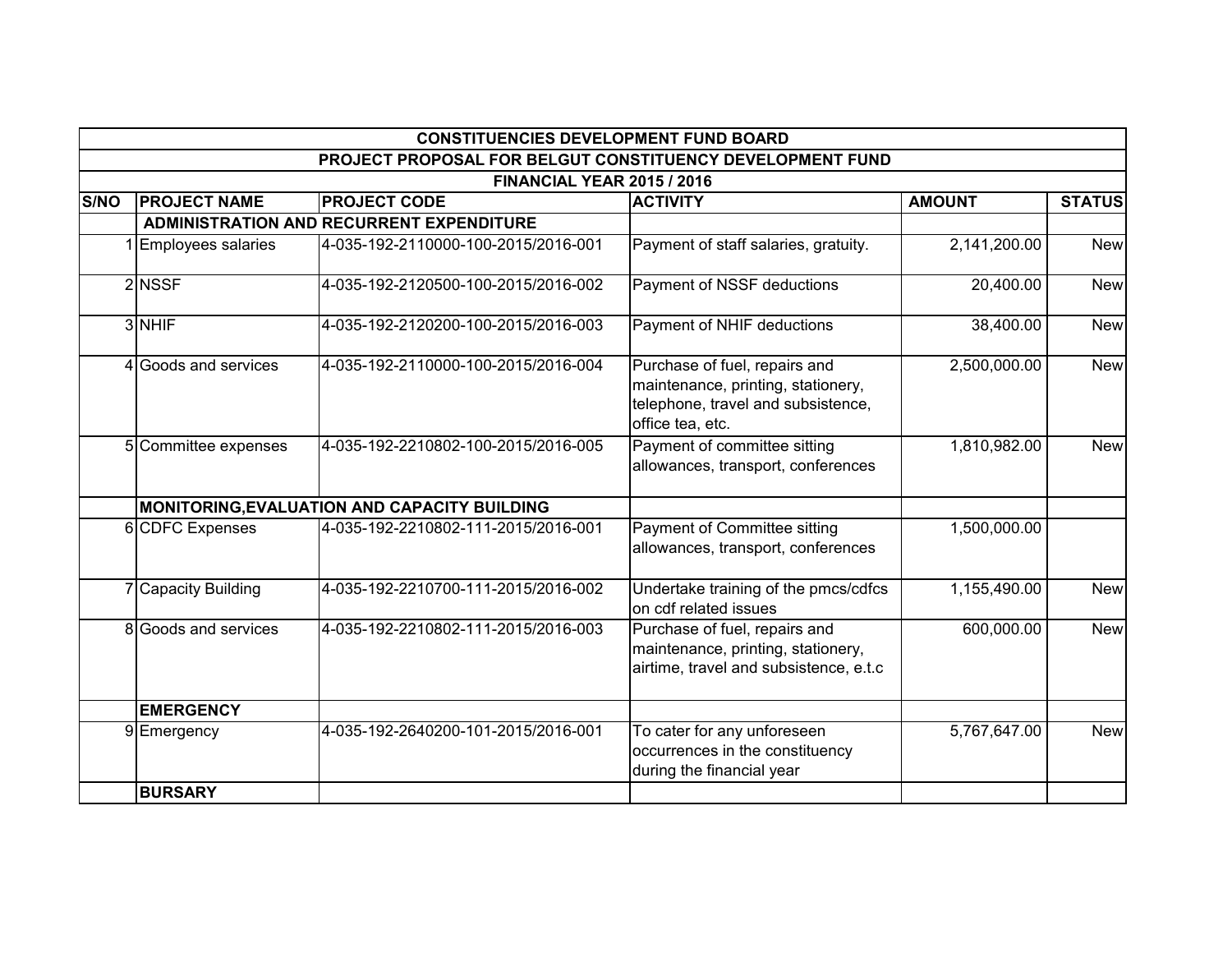| 10 Bursary Secondary<br>Schools/Day School | 4-035-192-2640101-103-2015/2016-001 | Payment of bursary to needy student                                                                                               | 10,000,000.00 | <b>New</b>             |
|--------------------------------------------|-------------------------------------|-----------------------------------------------------------------------------------------------------------------------------------|---------------|------------------------|
| 11 Bursary Tertiary Schools                | 4-035-192-2640101-103-2015/2016-002 | Payment of bursary to needy students<br>in various colleges and universities                                                      | 9,200,000.00  | <b>New</b>             |
| <b>SPORTS</b>                              |                                     |                                                                                                                                   |               |                        |
| 12 Constituency sports<br>tournaments      | 4-035-192-2640509-107-2015/2016-001 | To carry out sports tournament and<br>build sports centre                                                                         | 1,882,252.00  | On-going               |
| <b>ELECTRICITY</b>                         |                                     |                                                                                                                                   |               |                        |
| 13 Constituency Electricity<br>projects    | 4-035-192-2640506-108-2014/2015-001 | Purchase and installation of<br>transformer and supply of electricity at<br>Kiptome, Kesagetiet, Chebungungon<br>& Barmei markets | 3,000,000.00  | On-going               |
| <b>PRY SCH'S</b>                           |                                     |                                                                                                                                   |               |                        |
| 14 Ainapkoi Primary School                 | 4-035-192-2630204-104-2015/2016-001 | Completion of one classroom i.e<br>fixing of windows & painting.                                                                  | 300,000.00    | On-going               |
| 15 Barmei Primary School                   | 4-035-192-2630204-104-2015/2016-002 | Completion of one classroom i.e<br>fixing of windows & painting.                                                                  | 300,000.00    | On-going               |
| 16 Borborwet Primary<br>School             | 4-035-192-2630204-104-2015/2016-003 | Construction of a computer lab                                                                                                    | 450,000.00    | On-going               |
| 17 Chebaraa Primary<br>School              | 4-035-192-2630204-104-2015/2016-004 | Completion of two classrooms i.e<br>fixing of windows & painting.                                                                 | 400,000.00    | $\overline{On}$ -going |
| 18 Chebirirbei Primary<br>School           | 4-035-192-2630204-104-2015/2016-005 | Construction of classroom.                                                                                                        | 500,000.00    | On-going               |
| 19 Chebungungon Primary<br>School          | 4-035-192-2630204-104-2015/2016-006 | Construction of a Library                                                                                                         | 400,000.00    | On-going               |
| 20 Chemoset Primary<br>School              | 4-035-192-2630204-104-2015/2016-007 | Completion of one classroom i.e<br>fixing doors, windows, plastering and<br>painting.                                             | 300,000.00    | On-going               |
| 21 Chemoson Primary<br>School              | 4-035-192-2630204-104-2015/2016-008 | Completion of one classroom i.e<br>fixing doors, windows, plastering and<br>painting.                                             | 300,000.00    | On-going               |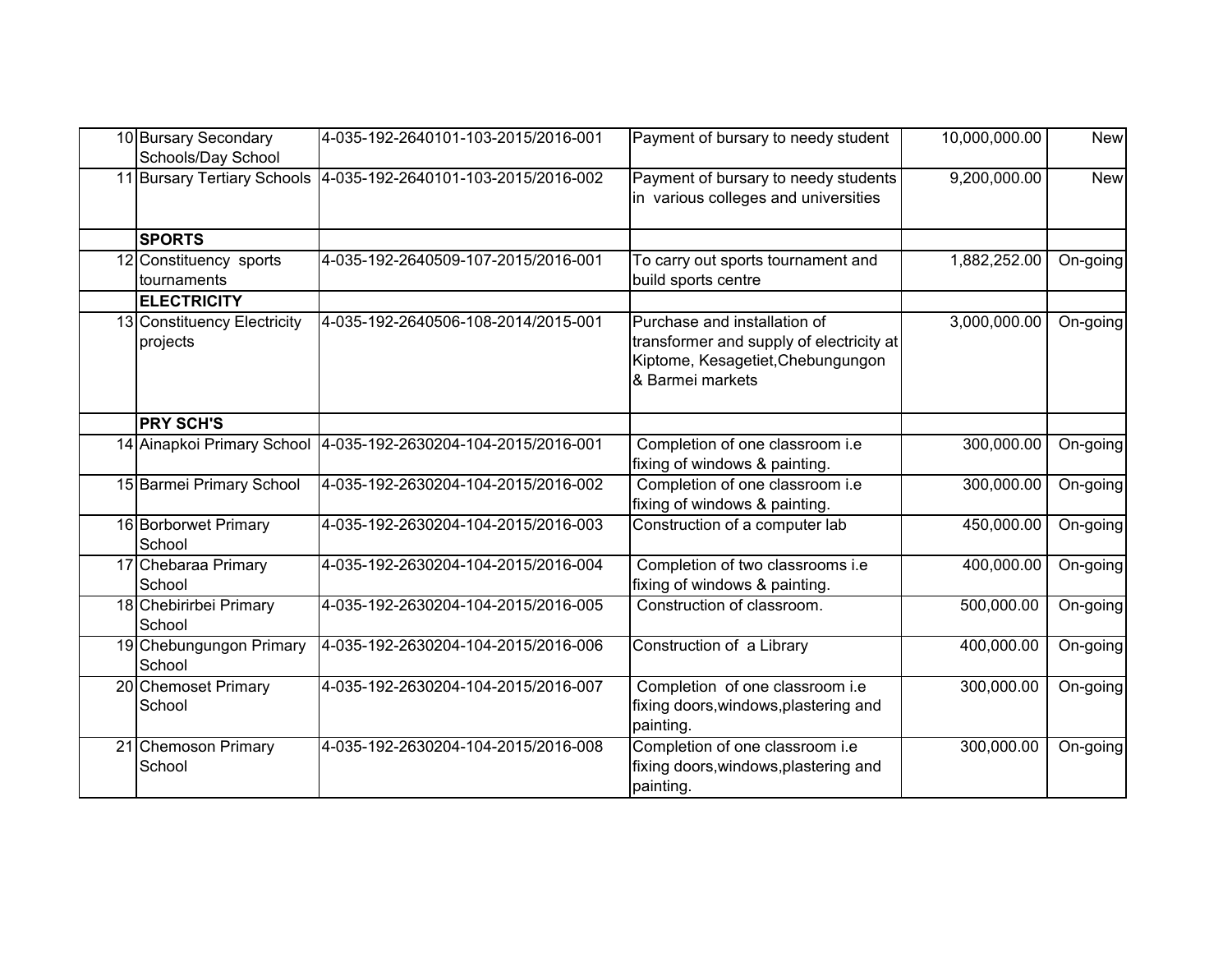| 22 Chemumbe Primary<br>School     | 4-035-192-2630204-104-2015/2016-009                             | Completion of one classroom i.e<br>fixing doors, windows, plastering and<br>painting.                   | 300,000.00 | On-going   |
|-----------------------------------|-----------------------------------------------------------------|---------------------------------------------------------------------------------------------------------|------------|------------|
| 23 Chepkoin Primary<br>School     | 4-035-192-2630204-104-2015/2016-010                             | Completion of one classroom i.e<br>fixing doors, windows, plastering and<br>painting.                   | 300,000.00 | On-going   |
| 24 Chepkosilen Primary<br>School  | 4-035-192-2630204-104-2015/2016-011                             | Construction of one classroom                                                                           | 400,000.00 | <b>New</b> |
| 25 Chepkutbei Primary<br>School   | 4-035-192-2630204-104-2015/2016-012                             | Construction of one classroom                                                                           | 400,000.00 | On-going   |
| 26 Chepnagai Primary<br>School    | 4-035-192-2630204-104-2015/2016-013                             | Construction of two class rooms                                                                         | 800,000.00 | On-going   |
| 27 Cheptenye Primary<br>School    | 4-035-192-2630204-104-2015/2016-014                             | Renovation of five classrooms                                                                           | 400,000.00 | On-going   |
|                                   | 28 Cheptigit Primary School 4-035-192-2630204-104-2015/2016-015 | Construction of one classrooms                                                                          | 400,000.00 | On-going   |
| 29 Cheronget Primary<br>School    | 4-035-192-2630204-104-2015/2016-016                             | Completion a Library i.e. fixing of<br>windows & painting. ksh:200,000& a<br>computer lab Kshs:200,000. | 400,000.00 | On-going   |
| 30 Itanda Primary School          | 4-035-192-2630204-104-2015/2016-017                             | Completion of one classroom i.e<br>fixing doors, windows, plastering and<br>painting.                   | 200,000.00 | On-going   |
| 31 Itondo Primary School          | 4-035-192-2630204-104-2015/2016-018                             | Construction of a computer lab                                                                          | 450,000.00 | On-going   |
| 32 Kamaas Primary School          | 4-035-192-2630204-104-2015/2016-019                             | Construction of one classroom                                                                           | 500,000.00 | On-going   |
| 33 Kapchebet Primary<br>School    | 4-035-192-2630204-104-2015/2016-020                             | Completion of one classroom i.e<br>fixing doors, windows, plastering and<br>painting.                   | 300,000.00 | On-going   |
| 34 Kapcheluch Primary<br>School   | 4-035-192-2630204-104-2015/2016-021                             | Construction of a library                                                                               | 450,000.00 | On-going   |
| 35 Kaplemeiywet Primary<br>School | 4-035-192-2630204-104-2015/2016-022                             | Construction of a staffroom                                                                             | 450,000.00 | On-going   |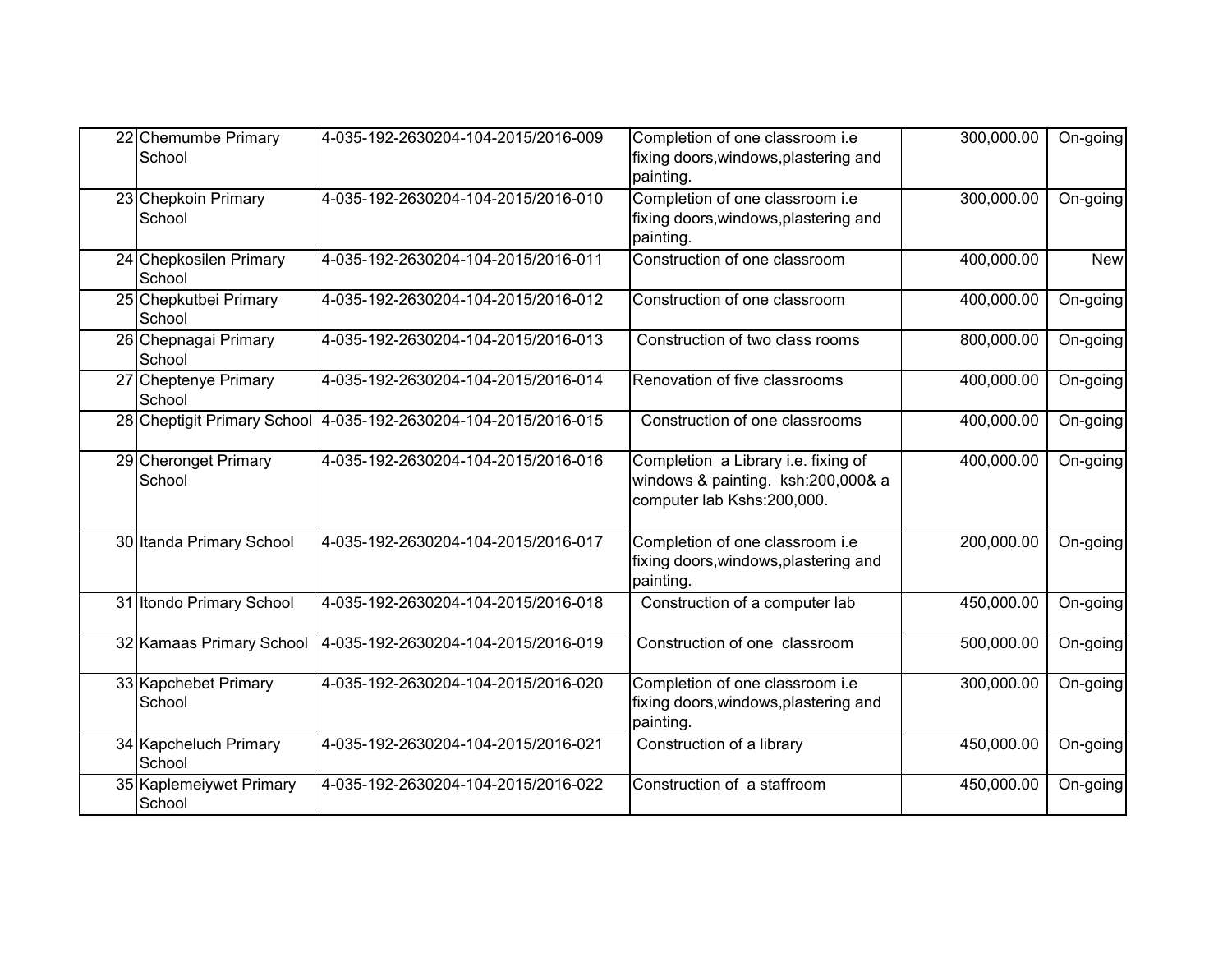|                                              | 36 Kaplutiet Primary School 4-035-192-2630204-104-2015/2016-023 | Completion of one classroom i.e<br>fixing doors, windows, plastering and<br>painting.         | 300,000.00 | On-going |
|----------------------------------------------|-----------------------------------------------------------------|-----------------------------------------------------------------------------------------------|------------|----------|
| 37 Kapmaso Milimani<br><b>Primary School</b> | 4-035-192-2630204-104-2015/2016-024                             | Completion of a Library i.e fixing<br>doors, windows, plastering and<br>painting.             | 400,000.00 | On-going |
| 38 Kapnandet Primary<br>School               | 4-035-192-2630204-104-2015/2016-025                             | Construction of one classroom                                                                 | 400,000.00 | On-going |
| 39 Kapsisiywo Primary<br>School              | 4-035-192-2630204-104-2015/2016-026                             | Construction of one classroom                                                                 | 400,000.00 | On-going |
|                                              | 40 Kapsoiyo Primary School 4-035-192-2630204-104-2015/2016-027  | Construction of an adminstration<br>block                                                     | 500,000.00 | On-going |
| 41 Keben Primary School                      | 4-035-192-2630204-104-2015/2016-028                             | Construction a computer lab                                                                   | 400,000.00 | On-going |
| 42 Kesagetiet Primary<br>School              | 4-035-192-2630204-104-2015/2016-029                             | Completion of a Library i.e fixing<br>doors, windows, plastering and<br>painting.             | 300,000.00 | On-going |
| 43 Kiboet Primary School                     | 4-035-192-2630204-104-2015/2016-030                             | Construction of an administration<br>block                                                    | 400,000.00 | On-going |
| 44 Kiboito Primary School                    | 4-035-192-2630204-104-2015/2016-031                             | Construction of one classroom                                                                 | 400,000.00 | On-going |
|                                              | 45 Kiplamat Primary School 4-035-192-2630204-104-2015/2016-032  | Completion of one classroom i.e<br>fixing doors, windows, plastering and<br>painting.         | 200,000.00 | On-going |
|                                              | 46 Kipseger Primary School 4-035-192-2630204-104-2015/2016-033  | <b>Construction of one Classrooms</b>                                                         | 400,000.00 | On-going |
| 47 Kiptaldal Primary School                  | 4-035-192-2630204-104-2015/2016-034                             | Completion of a Library i.e<br>roofing, plastering, fixing windows and<br>doors and painting. | 600,000.00 | On-going |
| 48 Kiptome Primary School                    | 4-035-192-2630204-104-2015/2016-035                             | Construction of one classroom                                                                 | 400,000.00 | On-going |
| 49 Koiwalelach Primary<br>School             | 4-035-192-2630204-104-2015/2016-036                             | Construction of 6 door pit latrines                                                           | 200,000.00 | On-going |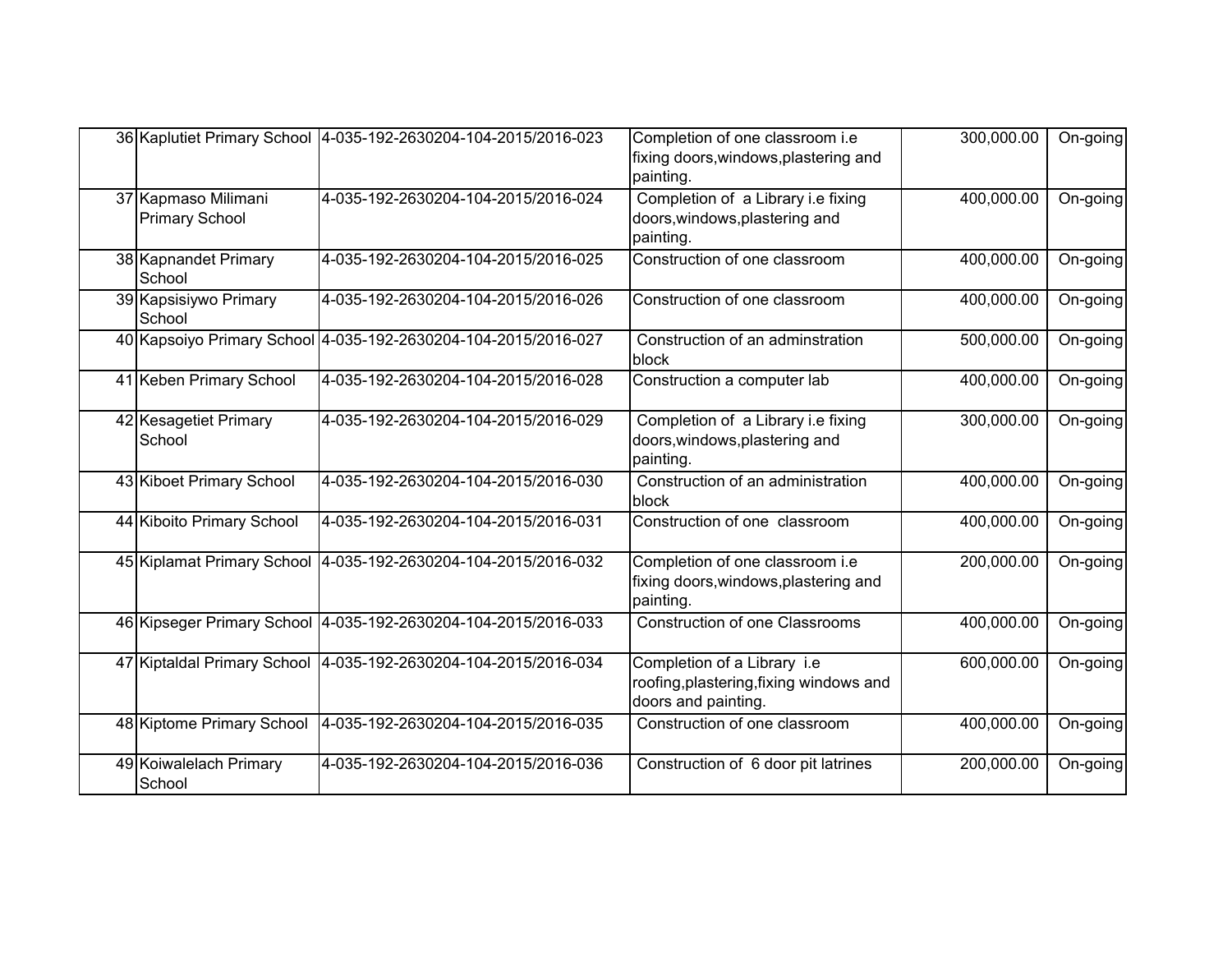| 50 Korosiot Primary School     | 4-035-192-2630204-104-2015/2016-037                             | Completion of one classroom i.e<br>fixing doors, windows, plastering and<br>painting.         | 800,000.00 | On-going    |
|--------------------------------|-----------------------------------------------------------------|-----------------------------------------------------------------------------------------------|------------|-------------|
| 51 Mak-Peter Primary<br>School | 4-035-192-2630204-104-2015/2016-038                             | Purchase of 0.75 acres land                                                                   | 300,000.00 | On-going    |
|                                | 52 Masarian Primary School 4-035-192-2630204-104-2015/2016-039  | Construction of a computer lab                                                                | 400,000.00 | $On-goingl$ |
|                                | 53 Mereonik Primary School 4-035-192-2630204-104-2015/2016-040  | Construction of 8 door pit latrines                                                           | 300,000.00 | On-going    |
| 54 Ngariet Primary School      | 4-035-192-2630204-104-2015/2016-041                             | Completion of one classroom i.e<br>fixing doors, windows, plastering and<br>painting.         | 300,000.00 | On-going    |
| 55 Nyabangi Primary<br>School  | 4-035-192-2630204-104-2015/2016-042                             | Construction of 6 door pit latrines                                                           | 200,000.00 | On-going    |
| 56 Seretut Primary School      | 4-035-192-2630204-104-2015/2016-043                             | Completion of a Library i.e<br>roofing, plastering, fixing windows and<br>doors and painting. | 400,000.00 | On-going    |
|                                | 57 Simotwo Primary School   4-035-192-2630204-104-2015/2016-044 | Completion of one classroom i.e<br>fixing doors, windows, plastering and<br>painting.         | 300,000.00 | $On-goingl$ |
| 58 Susumwet Primary<br>School  | 4-035-192-2630204-104-2015/2016-045                             | Construction of one classroom                                                                 | 400,000.00 | On-going    |
|                                | 59 Tembwet Primary School 4-035-192-2630204-104-2015/2016-046   | Completion of one classroom i.e<br>fixing doors, windows, plastering and<br>painting.         | 200,000.00 | On-going    |
| 60 Turguito Primary School     | 4-035-192-2630204-104-2015/2016-047                             | Completion of one classroom i.e<br>fixing doors, windows, plastering and<br>painting.         | 400,000.00 | On-going    |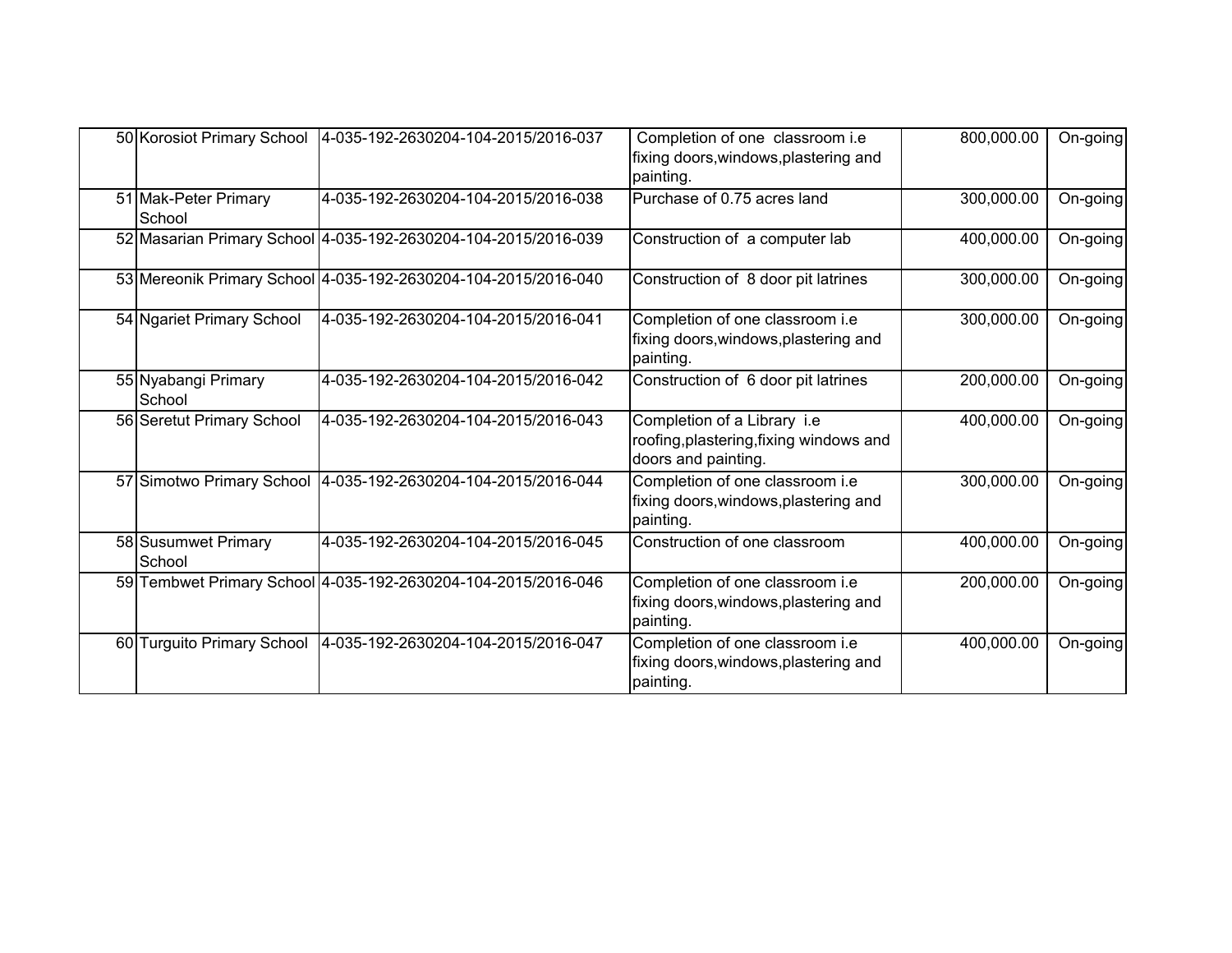| 61 Chaik Ward Primary<br>Schools                                                      | 4-035-192-2630204-104-2015/2016-048 | Purchase of books for 13 schools i.e<br>Kapsongoi Primary school, FFI<br>primary, Masobet Primary, AHP<br>Workshop, FF II Primary, Kipketer<br>Primary, Saramek Primary, Saosa<br>Primary, Jamji Primary, Tagabi<br>Primary, Kiptetan Primary and<br>Kerenga Primary at Kshs:100,000 per<br>school. | 1,300,000.00 | <b>New</b> |
|---------------------------------------------------------------------------------------|-------------------------------------|-----------------------------------------------------------------------------------------------------------------------------------------------------------------------------------------------------------------------------------------------------------------------------------------------------|--------------|------------|
| 62 Ministry of Education,<br>Science & Technology<br>state department of<br>Education | 4-035-192-2630204-104-2015/2016-050 | Purchase of Photocopier Machine                                                                                                                                                                                                                                                                     | 400,000.00   | <b>New</b> |
| <b>SECONDARY SCH'S</b>                                                                |                                     |                                                                                                                                                                                                                                                                                                     |              |            |
| 63 Nyabangi Secondary<br>School                                                       | 4-035-192-2630205-104-2015/2016-001 | Construction of a Library                                                                                                                                                                                                                                                                           | 500,000.00   | On-going   |
| 64 Kapmaso Secondary<br>School                                                        | 4-035-192-2630205-104-2015/2016-002 | Completion of an administration<br>block i.e plastering, fixing windows, &<br>painting.                                                                                                                                                                                                             | 500,000.00   | On-going   |
| 65 Kibingei Girls Secondary<br>School                                                 | 4-035-192-2630205-104-2015/2016-003 | Completion of Labaratory i.e painting<br>& plastering.                                                                                                                                                                                                                                              | 300,000.00   | On-going   |
| 66 Kaplutiet Secondary<br>School                                                      | 4-035-192-2630205-104-2015/2016-004 | Construction of two classrooms                                                                                                                                                                                                                                                                      | 1,000,000.00 | On-going   |
| 67 Chemamul Secondary<br>School                                                       | 4-035-192-2630205-104-2015/2016-005 | Construction of a Labaratory                                                                                                                                                                                                                                                                        | 500,000.00   | On-going   |
| 68 Chebirirbei Secondary<br>School                                                    | 4-035-192-2630205-104-2015/2016-006 | Completion of science Labaratory i.e<br>roofing, plastering, windows & doors<br>fixing.                                                                                                                                                                                                             | 500,000.00   | On-going   |
| 69 Koiwalelach Secondary<br>School                                                    | 4-035-192-2630205-104-2015/2016-007 | Construction of an administration<br>block                                                                                                                                                                                                                                                          | 600,000.00   | On-going   |
| 70 Chemamul Mixed Day<br>Secondary School                                             | 4-035-192-2630205-104-2015/2016-008 | Completion of two classrooms i.e<br>fixing of windows & painting.                                                                                                                                                                                                                                   | 300,000.00   | On-going   |
| 71 Kapkitony Secondary<br>School                                                      | 4-035-192-2630205-104-2015/2016-009 | Completion of three classrooms i.e<br>fixing of windows & painting.                                                                                                                                                                                                                                 | 500,000.00   | On-going   |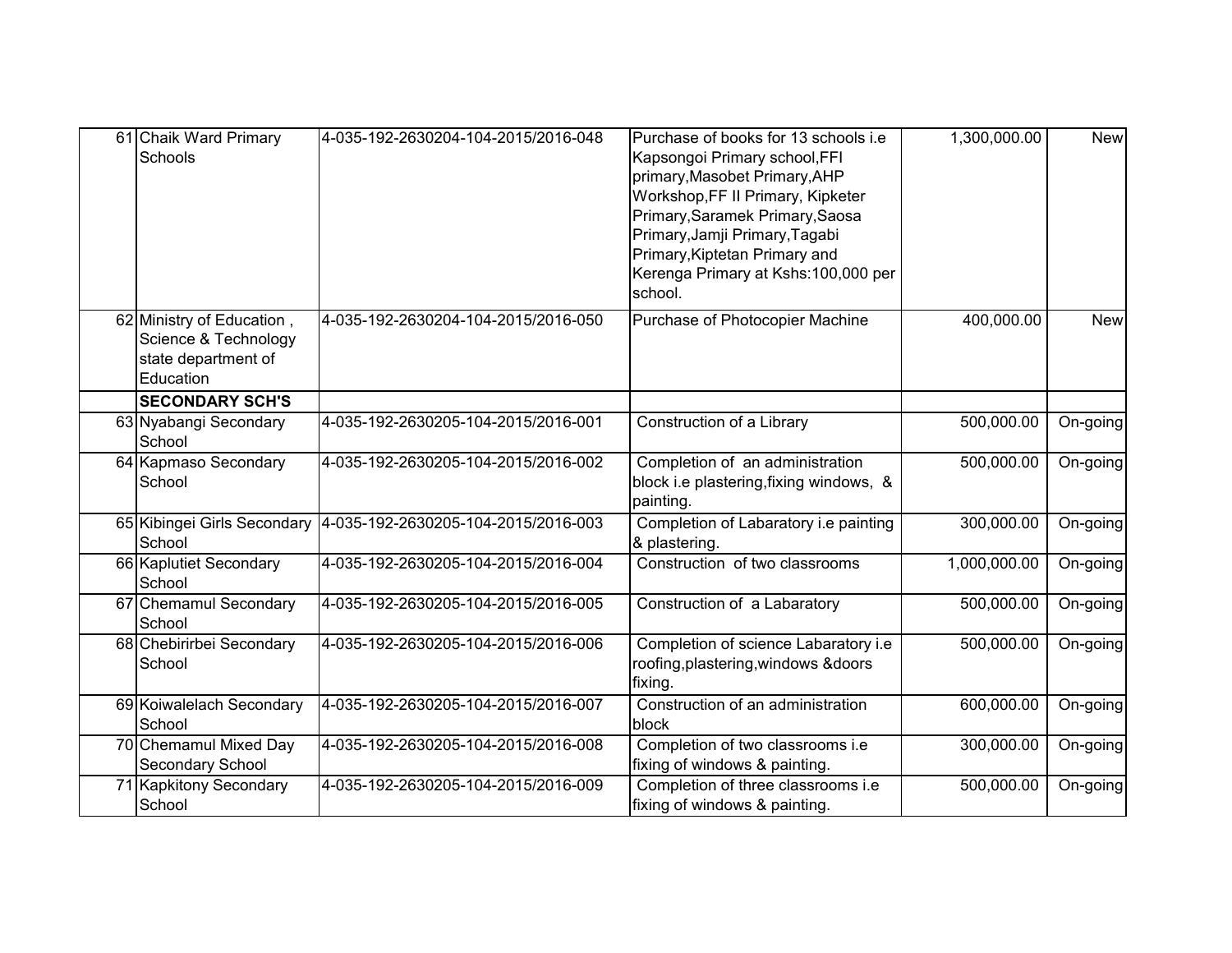| 72 Kapchebet Girls<br>Secondary School       | 4-035-192-2630205-104-2015/2016-010                            | Construction of one classroom                                                                                                            | 500,000.00   | On-going |
|----------------------------------------------|----------------------------------------------------------------|------------------------------------------------------------------------------------------------------------------------------------------|--------------|----------|
| 73 Kamaas Secondary<br>School                | 4-035-192-2630205-104-2015/2016-011                            | Construction of two classrooms                                                                                                           | 1,000,000.00 | On-going |
| 74 Kabianga Girls<br>Secondary School        | 4-035-192-2630205-104-2015/2016-012                            | Purchase of 52 seater School bus                                                                                                         | 3,000,000.00 | On-going |
| 75 Getumbe Secondary<br>School               | 4-035-192-2630205-104-2015/2016-013                            | Construction of a Library                                                                                                                | 500,000.00   | On-going |
| 76 Cheronget Secondary<br>School             | 4-035-192-2630205-104-2015/2016-014                            | Completion of three classrooms i.e<br>roofing, plastering & painting.                                                                    | 700,000.00   | On-going |
| 77 Keben Secondary<br>School                 | 4-035-192-2630205-104-2015/2016-015                            | Construction of a library                                                                                                                | 500,000.00   | On-going |
|                                              | 78 Teldet Secondary School 4-035-192-2630205-104-2015/2016-016 | Construction of administration block                                                                                                     | 500,000.00   | On-going |
| 79 Cheribo Secondary<br>School               | 4-035-192-2630205-104-2015/2016-017                            | Construction of a Library                                                                                                                | 500,000.00   | On-going |
| 80 Taptugen Starehe Boys<br>Secondary School | 4-035-192-2630205-104-2015/2016-018                            | Completion of a dormitory<br>Kshs:2,500,000 i.e roofing and<br>plastering and construction of Staff<br>quarters Kshs:500,000.            | 3,000,000.00 | On-going |
| 81 Kaborok Secondary<br>School               | 4-035-192-2630205-104-2015/2016-019                            | Final paymentof 52 seater sch bus<br>&complition of administration block                                                                 | 4,500,000.00 | On-going |
| 82 Cheptororiet Secondary<br>School          | 4-035-192-2630205-104-2015/2016-020                            | Completion of 3 classrooms Kshs:<br>600,000 i.e. roofing & plastering and<br>pit latrine Kshs: 100,000.i.e fixing<br>doors and painting. | 700,000.00   | On-going |
| 83 Chebungungon<br>Secondary School          | 4-035-192-2630205-104-2015/2016-021                            | Completion of three clssrooms i.e.<br>painting, plastering and fixing<br>windows.                                                        | 500,000.00   | On-going |
| 84 Chepkoton Girls<br>Secondary School       | 4-035-192-2630205-104-2015/2016-022                            | Construction of 8 door pit latrines                                                                                                      | 300,000.00   | On-going |
| 85 Kipsolu Boys Secondary<br>School          | 4-035-192-2630205-104-2015/2016-023                            | Completion of Dormitory i.e painting<br>and window fixing.                                                                               | 300,000.00   | On-going |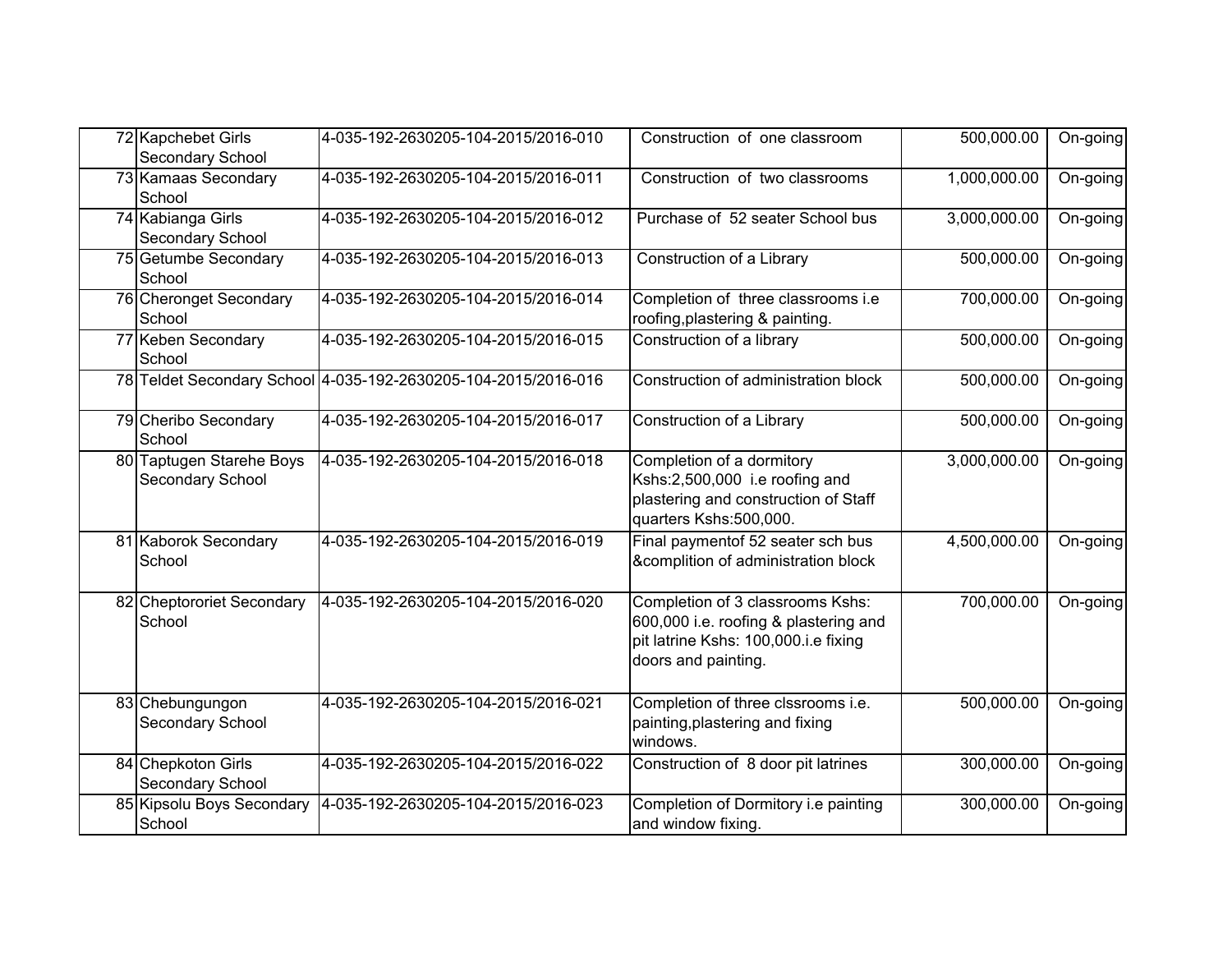| 86 Sosiot Girls Secondary<br>School         | 4-035-192-2630205-104-2015/2016-024 | Construction of 8 door pit latrines.                                                                                          | 300,000.00   | On-going    |
|---------------------------------------------|-------------------------------------|-------------------------------------------------------------------------------------------------------------------------------|--------------|-------------|
| 87 Bae Starehe Girls<br>Secondary School    | 4-035-192-2630205-104-2015/2016-025 | Completion of a dormitory<br>Kshs:2,500,000 i.e roofing and<br>plastering and construction of Staff<br>quarters Kshs:500,000. | 3,000,000.00 | $On-goingl$ |
| 88 Kaptebeswet Girls<br>Secondary School    | 4-035-192-2630205-104-2015/2016-026 | Completion of a dormitory i.e roofing<br>and plastering.                                                                      | 800,000.00   | On-going    |
| <b>AGRICULTURE</b>                          |                                     |                                                                                                                               |              |             |
| 89 Temase Tea Buying<br>centre              | 4-035-192-2640505-102-2015/2016-001 | Construction of tea collection centre                                                                                         | 200,000.00   | On-going    |
| 90 Cheptembe Tea Buying<br>centre           | 4-035-192-2640505-102-2015/2016-002 | Completion of tea buying centre i.e<br>plastering                                                                             | 200,000.00   | On-going    |
| 91 Barmei Tea Buying<br>centre              | 4-035-192-2640505-102-2015/2016-003 | Construction of tea collection centre                                                                                         | 200,000.00   | On-going    |
| 92 Marchorwa Tea buying<br>centre           | 4-035-192-2640505-102-2015/2016-004 | Completion of Tea buying centre i.e<br>painting and table installation.                                                       | 100,000.00   | On-going    |
| 93 Serwer Tea buying<br>centre              | 4-035-192-2640505-102-2015/2016-005 | Completion of tea buying centre i.e<br>roofing and plastering.                                                                | 400,000.00   | On-going    |
| 94 Kiptore Tea buying<br>centre             | 4-035-192-2640505-102-2015/2016-006 | Construction of tea collection centre                                                                                         | 200,000.00   | On-going    |
| 95 Kesukyo Tea buying<br>centre             | 4-035-192-2640505-102-2015/2016-007 | Construction of tea collection centre                                                                                         | 200,000.00   | On-going    |
| 96 Milimani Kaptongeno<br>Tea buying centre | 4-035-192-2640505-102-2015/2016-008 | Construction of tea collection centre                                                                                         | 200,000.00   | On-going    |
| 97 Masarian Tea buying<br>centre            | 4-035-192-2640505-102-2015/2016-009 | Construction of tea collection centre                                                                                         | 200,000.00   | On-going    |
| 98 Kaptagas Famers post                     | 4-035-192-2640505-102-2015/2016-010 | Completion o f cofee peeling centre                                                                                           | 300,000.00   | On-going    |
| 99 Cheribo Famers post                      | 4-035-192-2640505-102-2015/2016-011 | Completion o f cofee peeling centre                                                                                           | 300,000.00   | On-going    |
| <b>WATER</b>                                |                                     |                                                                                                                               |              |             |
| 100 Halima Water Project                    | 4-035-192-2640504-106-2015/2016-001 | Completion of water project i.e<br>purchase of tanks and pipes.                                                               | 200,000.00   | On-going    |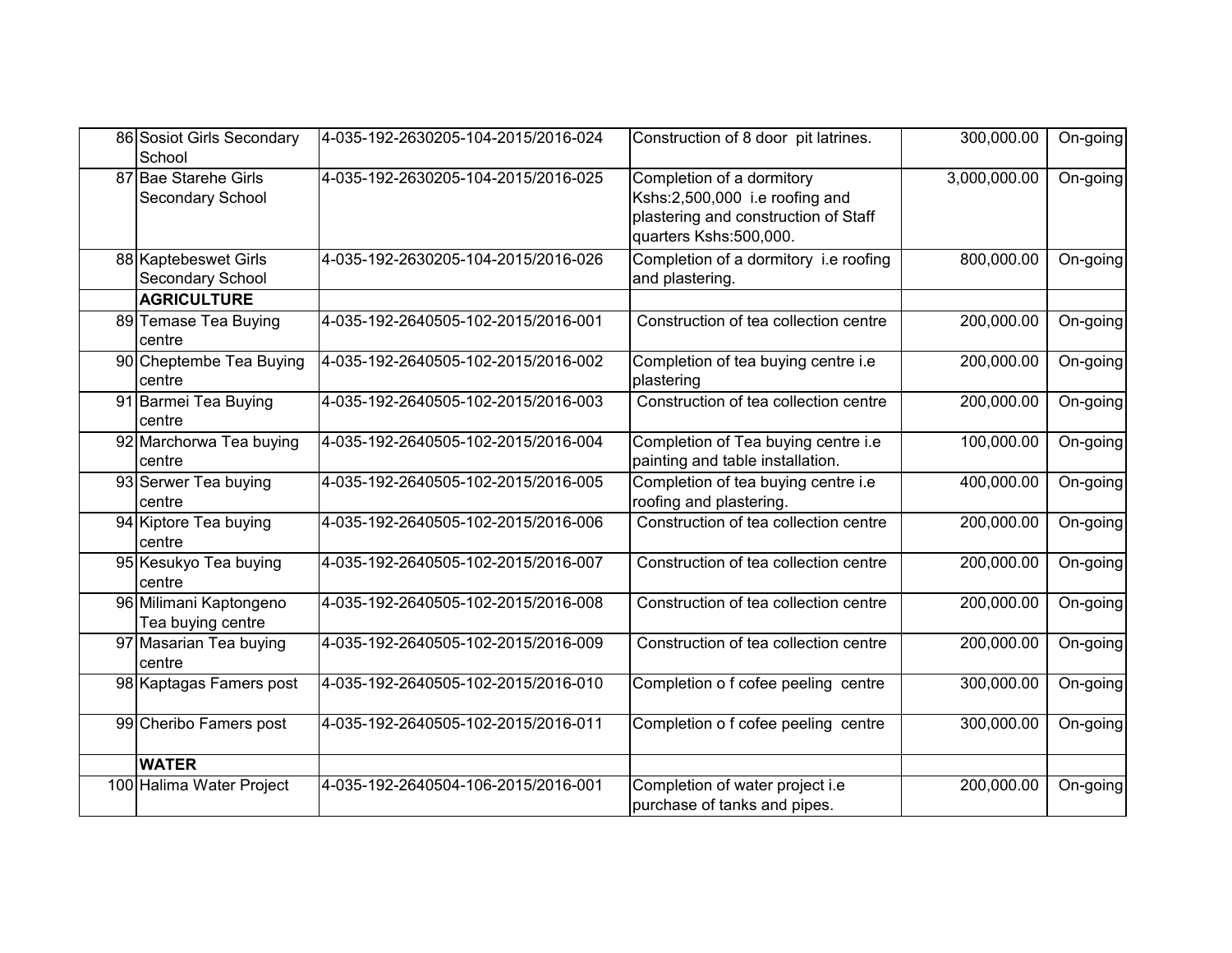| 101 Chepsagogo Water<br>Project                  | 4-035-192-2640504-106-2015/2016-002 | Completion of water project i.e<br>purchase of tanks and pipes.                              | 500,000.00   | On-going   |
|--------------------------------------------------|-------------------------------------|----------------------------------------------------------------------------------------------|--------------|------------|
| 102 Chepnyogaa- Kipkerto<br><b>Water Project</b> | 4-035-192-2640504-106-2015/2016-003 | Completion of water project i.e<br>purchase of tanks and pipes.                              | 500,000.00   | On-going   |
| 103 Mogoma Water project                         | 4-035-192-2640504-106-2015/2016-004 | Purchase of pipes and storage tank                                                           | 300,000.00   | On-going   |
| 104 Kiboe/Mereonik Water<br>project              | 4-035-192-2640504-106-2015/2016-005 | Completion of water project i.e<br>purchase pipes.                                           | 300,000.00   | On-going   |
| <b>HEALTH</b>                                    |                                     |                                                                                              |              |            |
| 105 Kaptoboiti Dispensary                        | 4-035-192-2630207-105-2015/2016-001 | Completion of prefabricated staff<br>house i.e plastering, painting &ceiling<br>installation | 500,000.00   | On-going   |
| 106 Cheronget Dispensary                         | 4-035-192-2630207-105-2015/2016-002 | Completion of prefabricated staff<br>house i.e plastering, painting &ceiling<br>installation | 500,000.00   | On-going   |
| 107 Kakiptui Dispensary                          | 4-035-192-2630207-105-2015/2016-003 | Completion of prefabricated staff<br>house i.e plastering, painting &ceiling<br>installation | 400,000.00   | On-going   |
| 108 Kapsuser Dispensary                          | 4-035-192-2630207-105-2015/2016-004 | Completion of prefabricated staff<br>house i.e plastering, painting &ceiling<br>installation | 300,000.00   | On-going   |
| <b>ROAD AND BRIDGES</b>                          |                                     |                                                                                              |              |            |
| 109 Nyabangi bridge                              | 4-035-192-2640508-107-2015/2016-001 | Completion of a bridge i.e installation<br>of rails and supporting stands.                   | 2,000,000.00 | On-going   |
| 110 Chemumbe-Kapmondoi<br>road                   | 4-035-192-2640508-107-2015/2016-002 | Opening of a road 0.5km                                                                      | 500,000.00   | <b>New</b> |
| 111 Cheptenye- Nukiat Road                       | 4-035-192-2640508-107-2015/2016-003 | Light grading &gravelling of 1.5km                                                           | 1,500,000.00 | On-going   |
| 112 Kapchesilim- Borborwet<br>Road               | 4-035-192-2640508-107-2015/2016-004 | Opening, & grading of 1km                                                                    | 1,000,000.00 | <b>New</b> |
| 113 Tembwet Primary Road                         | 4-035-192-2640508-107-2015/2016-005 | Opening and Grading 0.5km road                                                               | 600,000.00   | <b>New</b> |